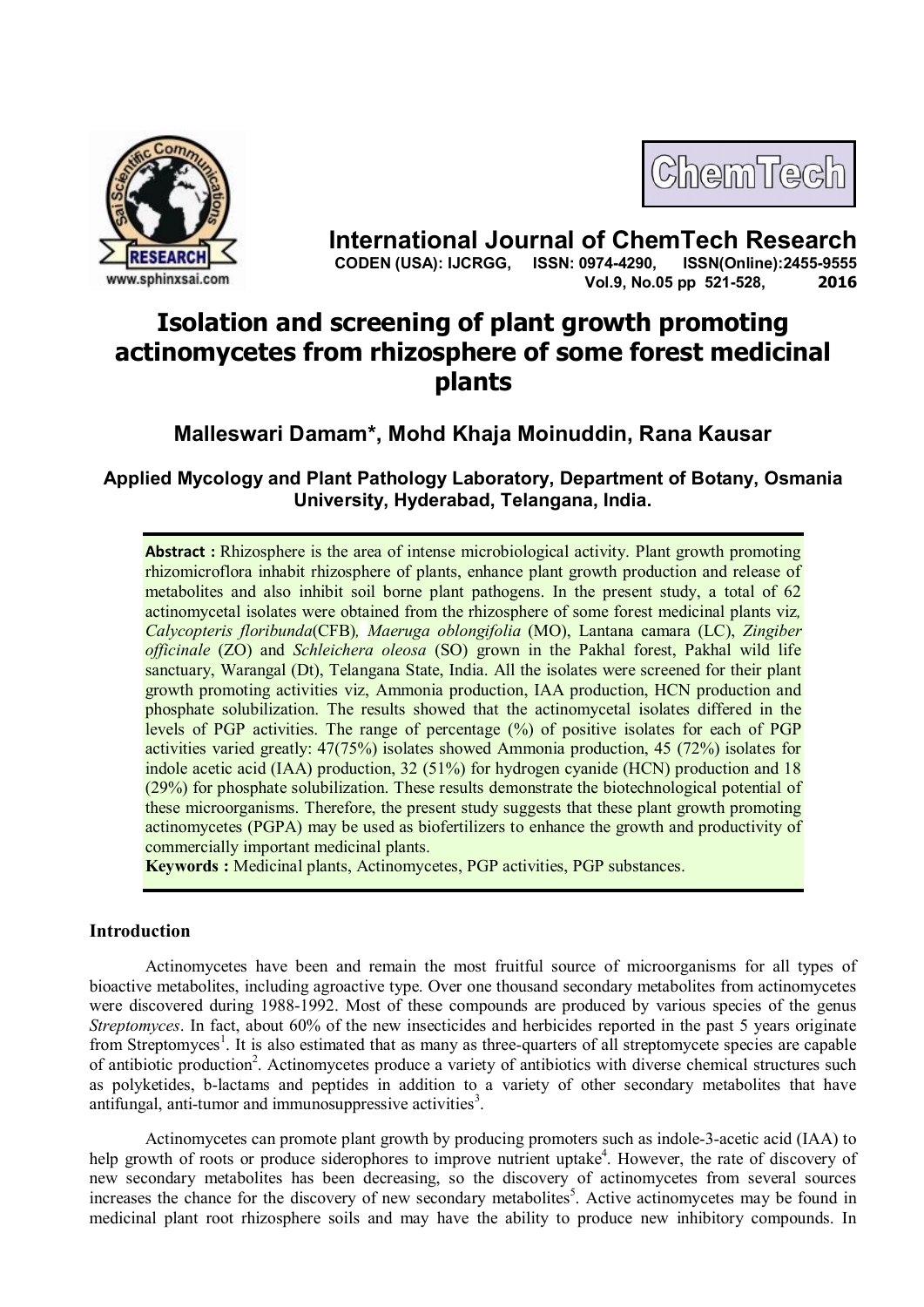attempts to develop commercial biocontrol and plant growth promoting products using rhizobacteria, it is important to recognize the specific challenges they present. To begin with, the interaction between PGPR species and their plant symbionts appears to be specific, even within a crop or cultivar  $6,7,8,9$ . While a rhizobacterium screened for growth promotion may reveal positive effects on one crop, it may have no effect, or even retard growth of another crop  $10$ ,  $11$ .

Pakhal forest is situated around the pakhal lake contains a wide variety of flora and fauna. The types of forests are dry deciduous and moist deciduous mixed forests with a few evergreen species. The soil is highly rich in organic matter and suitable for the growth of microorganisms. Although there are a number of reports on distribution and traditional uses of medicinal plants from these early human inhabitated areas, data on their microbial resources are scarce, imprecise, and not well documented. Due to uniqueness, large geographic variation, different soil types and the contents of this forest, it is quite likely that there is vast distribution of antibiotic producing actinomycetes in this environment. The present study was carried out to screen the most assured plant growth promoting actinomycetes from these unexplored soils rhizosphere of some medicinal plants.

#### **Materials and Methods**

### **Soil sampling and pretreatment**

Soil samples were collected from different medicinal plants rhizosphere i.e, *Calycopteris floribunda* (CFB)*, Maeruga oblongifolia* (MO), Lantana camara (LC), *Zingiber officinale* (ZO) and *Schleichera oleosa* (SO) grown in the pakhal forest, Warangal (Dt), Telangana State, India. Each collection was made from 6-12 inches depth of the surface of ground. These samples were placed in sterile poly bags, sealed tightly, and transported immediately to the laboratory. These soil samples were air-dried for 3-4 h at 45°C, cooled to room temperature and used for isolation purpose  $12$ .

### **Isolation of pure culture of actinomycetes**

Sixty two actinomycete strains were isolated as pure culture by using standard microbiological method <sup>13</sup>. One gram of dried soil was suspended in 99 ml sterile water and serially diluted in sterile water up to  $10^{-7}$ . An aliquot of 0.1 ml of each dilution was taken and spread evenly over the surface of actinomycete isolation agar (AIA) medium (Actinomycetes isolation agar:  $K_2HPO_4-0.5$  g; MgSO<sub>4</sub>.7H<sub>2</sub>O-0.1g; FeSO<sub>4</sub>.7H<sub>2</sub>O-1.0mg; sodium caseinate-2g; asparagines-0.1 g; sodium propionate-4g; glycerol-5g; agar-20g; distilled water- 1000 mL) <sup>14</sup>, SCA (Starch Casein Agar: K<sub>2</sub>HPO<sub>4</sub>-2g, NaCl-2g, MgSO<sub>4</sub>.7H<sub>2</sub>O-0.05g, CaCO<sub>3</sub>-0.02g, FeSO<sub>4</sub>.7H<sub>2</sub>O-0.01, soluble starch-10g; KNO<sub>3</sub>- 2g; casein-0.3g; agar-20g; distilled water-1000mL), YEME (Yeast Extract Malt extract Agar: yeast extract-4g, Malt extract-10g ,glucose-4g, agar-20g; distilled water-1000mL) chitinase medium (Colloidal chitin-5g, yeast extract-0.5g,  $(NH_4)$ <sub>2</sub>So<sub>4</sub>-1g, MgSo<sub>4</sub>-0.3g, KH<sub>2</sub>PO<sub>4</sub>-1.36g, agar-20g, distilled water-1000mL) supplemented with cyclohexamide  $(50\mu g/ml)$  and nystatin  $(50\mu g/ml)$  <sup>15</sup>. The dilutions were plated in duplicate. Plates were incubated at 30°C for 10 days to allow for spore formation. After incubation, dry, powdery and small colonies with extremely slow growth were counted and selected randomly from mixed plate culture and transferred by streaking to a new plate with the same culture medium for purification. It is possible that actinobacterial colonies belonging to different families that do not show these characteristics. The pure colonies were transferred to plates containing ISP2 culture medium (glucose-10g, malt extract-5g and yeast extract-5g with the pH adjusted to 7.2, agar-20g, distilled water-1000mL), and incubated at 28°C for one week. Subsequently, each isolate was stored in 40% glycerol for long time preservation. The isolates were replicated every 3 months.

#### **Screening of Actinomycetes for PGP activities**

All the isolates were screened for plant growth promoting activities i.e. Ammonia production, IAA production, HCN production and phosphate solubilization.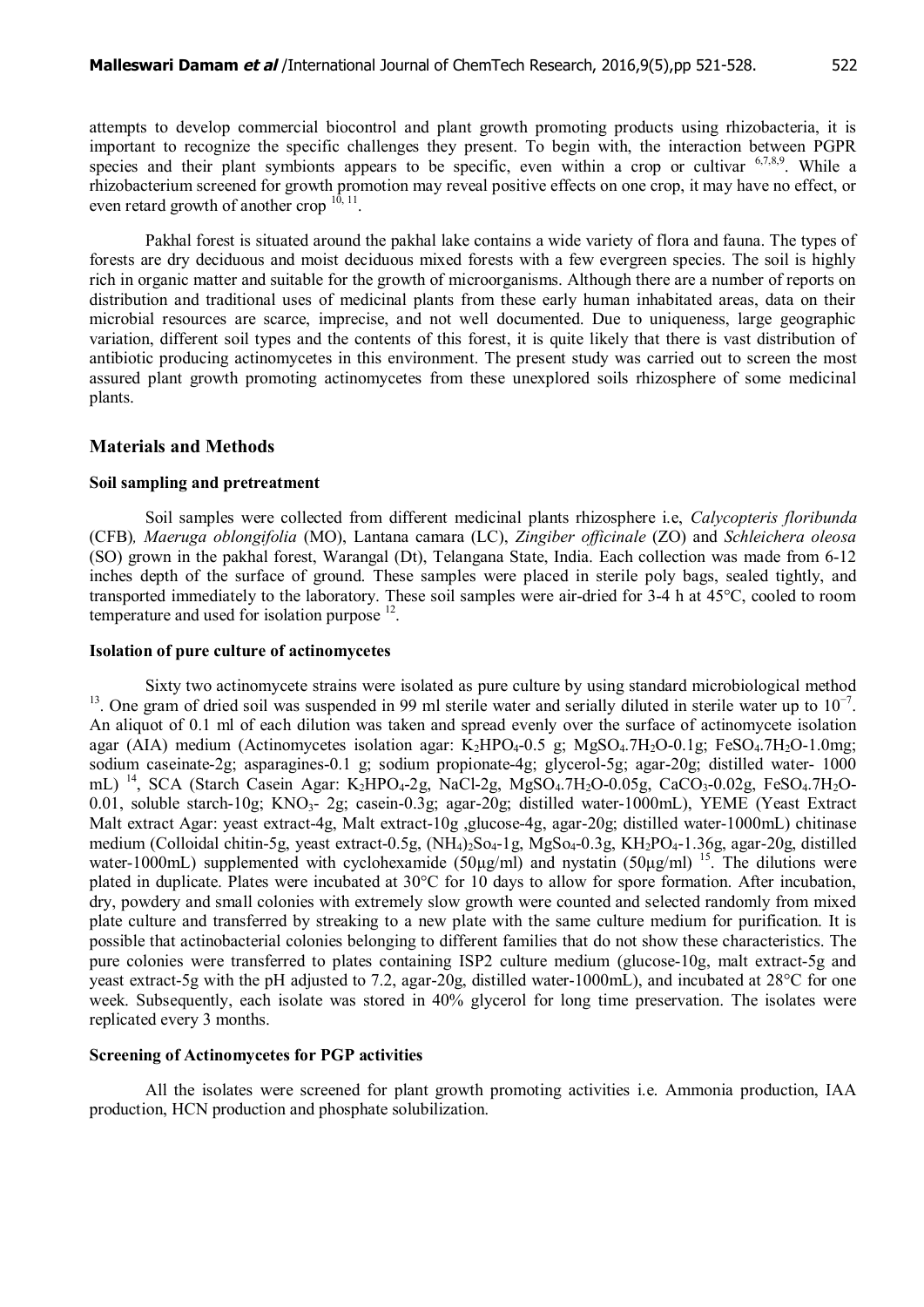The production of ammonia was determined by the method of  $16$ . The bacterial isolates were grown in peptone water for 7 d at 30°C. The presence of brown colour to deep yellow colour and on adding Nessler's reagent to the broth indicated maximum production of ammonia.

#### **IAA production**

The production of IAA was determined by the method of Gordon and Weber <sup>17</sup> by using the liquid SCA broth medium amended with tryptophan. Actinomycetal cultures were grown for 7d at 30°C on a rotary shaker. Fully grown cultures were centrifuged at 10,000 rpm for 15 min. The supernatant (2ml) was mixed with two drops of ortho-phosphoric acid and 4 ml of Salkowski reagent (1ml of 0.5M FeCl<sub>3</sub> in 50ml of 35% HClO<sub>4</sub>). Development of pink colour indicated the presence of IAA. Optical density was measured at 530nm by using a spectrophotometer.

#### **HCN production**

All the isolates were screened for the production of hydrogen cyanide by adopting the method of the Bakker and Schipper<sup>18</sup>. For this King's B medium was amended with glycine at 4.4 g/l and bacteria were streaked on agar plate. Whatman filter paper No.1 (9 cm in diam) soaked in 2% sodium carbonate in 0.5% picric acid solution was placed in the lid of the plate. Plates were sealed with parafilm and incubated at 30°C for 7d. The change in colour of filter paper from deep yellow to orange and finally to orange brown to dark brown indicated the production of HCN.

### **Phosphate solubilization**

Phosphate solubilization was determined<sup>19</sup> by inoculating the isolates onto Pikovskya agar medium and subsequent incubation of plates. After 7days, plates were observed for clearing zones around the bacterial growth.

#### **Results and Discussion**

#### **Isolation of PGPR from rhizosphere of medicinal plants.**

For isolation and quantification of the actinobacteria in rhizosphere soil of forests, the most adequate dilution of a ten-fold dilution series was  $10^{-3}$ , resulting an average of ten colonies per plate. However, the number of contaminants was greater, when comparing with the  $10^{-4}$  dilution. The number of actinobacteria detected in this study is in line with Crawford et al. (1993) who reported a greater amount of actinobacteria in rhizosphere in comparison with surrounding soil. Media containing antibiotics were used in our study because there are reports about their action also against the actinobacteria themselves  $21$ . A total of 62 actinomycetal strains were isolated from the rhizosphere of *Calycopteris floribunda, Lantanus camera, Slyschera species, Zingiber officinale* and *Maeruga oblongifolia*. Among the 62 isolates, 22 actinomycetal strains were isolated from *Calycopteris floribunda,* 7 strains from *Lantanus camera,* 21 from *Schleichera oleosa,* 10 from *Zingiber officinale* and 2 from *Maeruga oblongifolia.*

#### **Characterization of PGPR**

All the isolates were screened for their plant growth promoting activities viz., Ammonia production, indole acetic acid (IAA) production, phosphate solubilization, and HCN production. The results showed that not all the isolates possessed all the PGP activities (Table 1). The range of percentage of positive isolates for each of PGP activities varied greatly. Among the 62 isolates, 47 isolates were showing Ammonia production, 45 isolates were showing IAA production, 32 for HCN and 18 for phosphate solubilization (Fig.3). Among the 62 actinomycetal strains 75% of strains were positive for ammonia production while 72% for IAA, 51% for HCN and 29% of strains showed phosphate solubilization (Fig.2). Although much higher values of PGP activities also have been found. Microorganisms that produce auxins, as indole-acetic acid, are widely distributed in soil  $22, 23$ . Sousa et al.  $24$  already stated that actinobacteria have a good potential as indole-acetic acid producers in Brazil. These auxins stimulate the growth and development of plants. Therefore, they may be useful in the management of forest species mainly in nurseries or during transplantation to the field.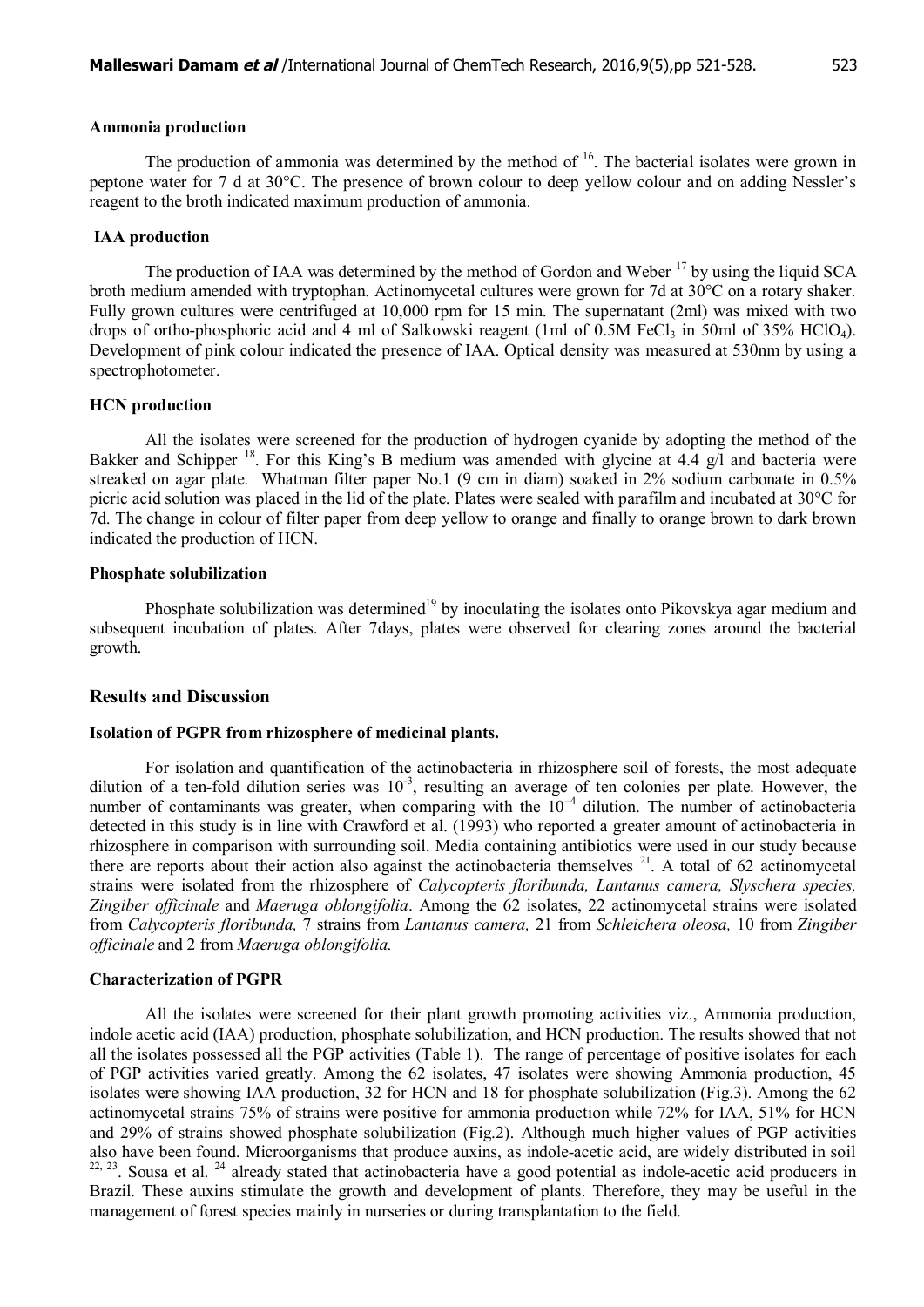

**Figure 2. Percentage (%) of actinomycetes showing PGP activities**



**Figure 3. Number of strains isolated from different medicinal plants**

| Table 1. PGP activities of Actinomycetes from the rhizosphere of medicinal plants |  |
|-----------------------------------------------------------------------------------|--|
|-----------------------------------------------------------------------------------|--|

| S.No.           | <b>Isolate No.</b> | <b>Colour of the</b> | NH <sub>3</sub>          | <b>IAA</b> | <b>HCN</b>                   | PO <sub>4</sub>                  |
|-----------------|--------------------|----------------------|--------------------------|------------|------------------------------|----------------------------------|
|                 |                    | colony               | Production               | Production |                              | <b>Production</b> Solubilization |
|                 |                    |                      |                          | $\mu$ g/ml |                              |                                  |
| 1               | CFB-1              | Gray                 | $+++$                    | 0.11       | $+$                          | $\qquad \qquad \blacksquare$     |
| $\overline{2}$  | $CFB-2$            | White                | $+$                      | 0.08       | ÷,                           | $\overline{\phantom{0}}$         |
| $\overline{3}$  | CFB-3              | <b>Brownish</b>      | $+++$                    | 0.21       | $^{+}$                       | $\overline{a}$                   |
| $\overline{4}$  | CFB-4              | <b>Brown</b>         | $+++$                    | 0.61       | $^{+++}$                     | $\overline{\phantom{0}}$         |
| 5               | CFB-5              | Gray                 | $+++$                    | 0.15       |                              |                                  |
| 6               | CFB-6              | White                | $+++$                    | 0.37       | $+$                          | $++$                             |
| 7               | CFB-7              | Cream-white          | $+$                      | 0.00       | $+$                          | $\overline{\phantom{0}}$         |
| 8               | $CFB-8$            | Thick Brown          | $^{+++}$                 | 0.51       | $\blacksquare$               | $\overline{\phantom{0}}$         |
| 9               | CFB-9              | <b>Brown</b>         | $+++$                    | 0.22       | $++$                         | $^{+}$                           |
| 10              | $CFB-10$           | <b>Brown</b>         | $+++$                    | 0.51       | $+++$                        | $\overline{\phantom{0}}$         |
| 11              | $CFB-11$           | Gray                 | $+++$                    | 0.90       | $+$                          | $\overline{a}$                   |
| 12              | $CFB-12$           | Gray                 | ÷,                       | 0.12       | $^{+++}$                     | $^{+++}$                         |
| 13              | $CFB-13$           | Cream-white          | $\ddot{}$                | 0.000      | $\blacksquare$               | $\overline{\phantom{0}}$         |
| 14              | $CFB-14$           | <b>Brown</b>         | $^{+++}$                 | 0.000      | $\blacksquare$               | $\overline{\phantom{0}}$         |
| 15              | $CFB-15$           | Gray                 | -                        | 0.06       | $+$                          | $\overline{\phantom{0}}$         |
| 16              | $CFB-16$           | white                | $\overline{\phantom{0}}$ | 0.025      | $+$                          | $\qquad \qquad \blacksquare$     |
| 17              | $CFB-17$           | Violet               | $\overline{\phantom{a}}$ | 0.24       | $\blacksquare$               | $\overline{a}$                   |
| $\overline{18}$ | $CFB-18$           | Pink-white           | ÷,                       | 0.00       | $\blacksquare$               | $^{++}$                          |
| 19              | <b>CFB-19</b>      | white                | $++$                     | 0.016      | $+++$                        | $\overline{\phantom{0}}$         |
| 20              | $CFB-20$           | Cream-white          | $++$                     | 0.047      | $^{++}$                      | $\overline{\phantom{0}}$         |
| 21              | $CFB-21$           | Gray                 | $^{+++}$                 | 0.000      | $\qquad \qquad \blacksquare$ | $++$                             |
| 22              | $CFB-22$           | white                | $^{+++}$                 | 0.20       | $\overline{\phantom{a}}$     | $\! +$                           |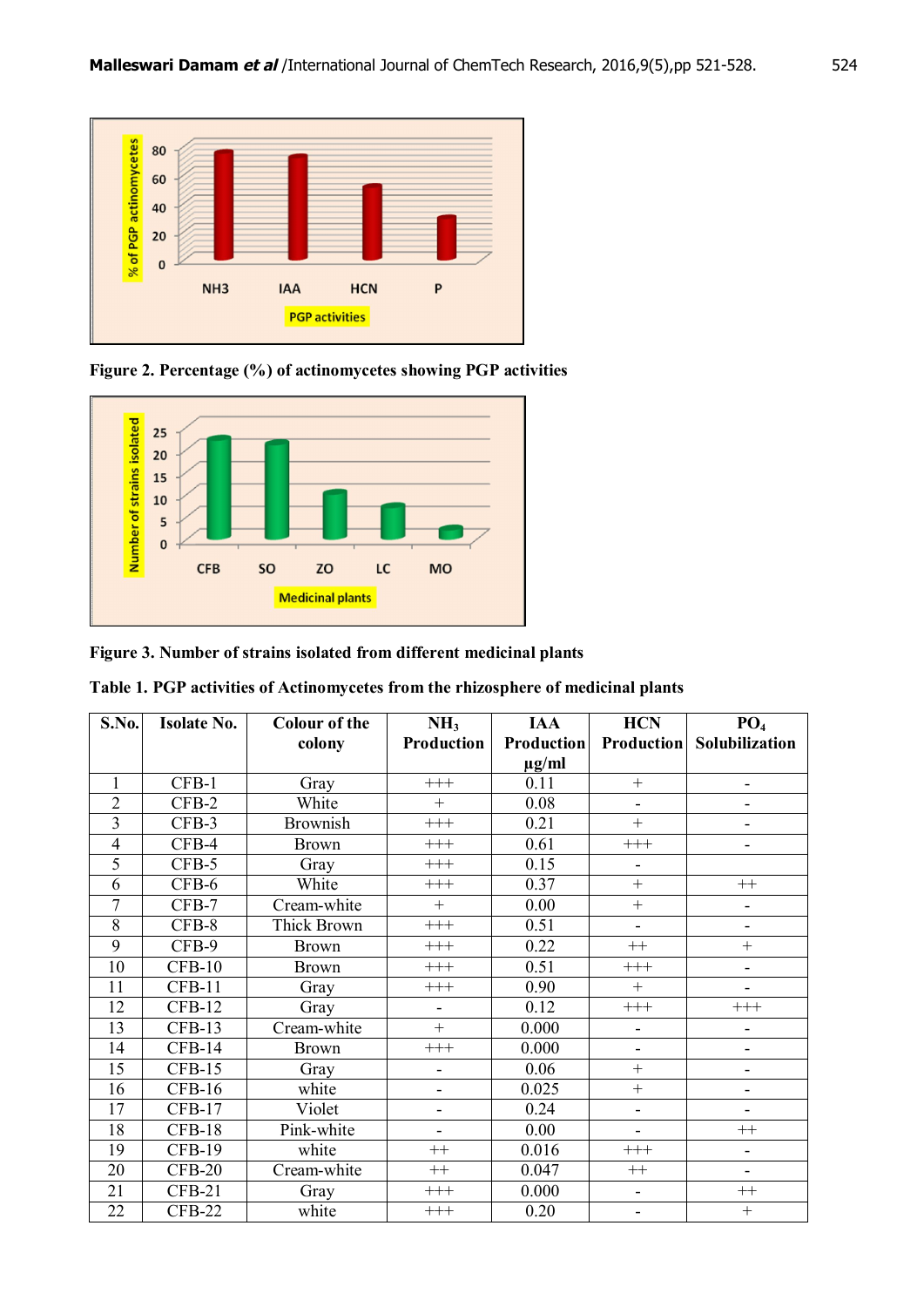| 23              | $MO-1$            | white          | $++$                         | 0.016             | $\overline{\phantom{0}}$     | $\overline{\phantom{0}}$     |
|-----------------|-------------------|----------------|------------------------------|-------------------|------------------------------|------------------------------|
| 24              | $MO-2$            | White          | $^{++}$                      | 0.06              | $\blacksquare$               | $\overline{\phantom{a}}$     |
| 25              | $LC-1$            | Cream-white    | $\boldsymbol{+}$             | 0.107             | $\qquad \qquad \blacksquare$ | $\qquad \qquad \blacksquare$ |
| 26              | $LC-2$            | Thick Gray     | $++$                         | 0.008             | $\blacksquare$               | $\overline{\phantom{0}}$     |
| $\overline{27}$ | $LC-3$            | Gray           | $++$                         | 0.213             | $+$                          | $\qquad \qquad \blacksquare$ |
| 28              | $LC-4$            | Cream white    | $^{+++}$                     | 0.00              | $^{+++}$                     | $\blacksquare$               |
| 29              | $LC-5$            | Greenish white | $^{+++}$                     | 1.045             | $\blacksquare$               | $^{+}$                       |
| 30              | $LC-6$            | Cream white    | $\qquad \qquad \blacksquare$ | 0.50              | $\blacksquare$               | $^{+}$                       |
| $\overline{31}$ | $LC-7$            | Gray           | $^{+++}$                     | 0.943             | $\overline{\phantom{0}}$     | $++$                         |
| 32              | $ZO-1$            | Greenish Gray  | $+++$                        | 0.00              | $\blacksquare$               | $\frac{1}{2}$                |
| $\overline{33}$ | $ZO-2$            | Black-Gray     | $^{++}$                      | 0.04              | $^{+}$                       |                              |
| 34              | $ZO-3$            | Gray           | $\blacksquare$               | 0.10              | $^{++}$                      | $\qquad \qquad \blacksquare$ |
| 35              | $ZO-4$            | Gray           | $\qquad \qquad +$            | 0.00              | $\boldsymbol{+}$             | $\overline{\phantom{a}}$     |
| $\overline{36}$ | $ZO-5$            | Gray           | $++$                         | $\overline{0.50}$ | $^{+}$                       | $\! + \!$                    |
| $\overline{37}$ | $ZO-6$            | Greenish cream | $^{+++}$                     | 0.12              | $\qquad \qquad +$            | $^{+}$                       |
| 38              | $ZO-7$            | Greenish cream | $\qquad \qquad +$            | 0.00              | ÷,                           | $\frac{1}{2}$                |
| 39              | $ZO-8$            | white          | $^{++}$                      | 0.23              | $\overline{\phantom{0}}$     | $\overline{\phantom{0}}$     |
| 40              | $ZO-9$            | white          | $\! + \!$                    | 1.23              | $^{+++}$                     | $\blacksquare$               |
| 41              | $ZO-10$           | white          | $\blacksquare$               | 0.14              | $\blacksquare$               | $\overline{\phantom{a}}$     |
| $\overline{42}$ | $SO-1$            | Violet         | $\! + \!$                    | 2.00              | $^{++}$                      | $\qquad \qquad \blacksquare$ |
| 43              | $SO-2$            | Baby pink      | $\overline{a}$               | 2.50              | $\blacksquare$               | $\blacksquare$               |
| 44              | $SO-3$            | Gray           | $\qquad \qquad \blacksquare$ | 0.12              | ÷                            | $\qquad \qquad \blacksquare$ |
| 45              | $SO-4$            | Gray           | $^{++}$                      | 0.15              | $\blacksquare$               | $\qquad \qquad \blacksquare$ |
| 46              | $SO-5$            | Gray           | $^{++}$                      | 0.10              | $^{++}$                      | $\overline{\phantom{a}}$     |
| 47              | $\overline{SO-6}$ | Gray           | $++$                         | 0.00              | $^{+++}$                     | $\qquad \qquad +$            |
| 48              | $SO-7$            | Gray           | $^{+++}$                     | 0.24              | $^{+++}$                     | $\blacksquare$               |
| 49              | $SO-8$            | White          | $^{+++}$                     | 0.22              | $^{++}$                      | $\blacksquare$               |
| $\overline{50}$ | $SO-9$            | White          | $^{+++}$                     | 0.05              | $\blacksquare$               | $\qquad \qquad \blacksquare$ |
| 51              | $SO-10$           | Gray           | $^{++}$                      | 0.00              | $\blacksquare$               | $\! + \!$                    |
| 52              | $SO-11$           | <b>Brown</b>   | $^{++}$                      | 0.24              | $^{++}$                      | $\overline{\phantom{a}}$     |
| $\overline{53}$ | $SO-12$           | Gray           | $\blacksquare$               | 0.06              | $\blacksquare$               | $^{++}$                      |
| $\overline{54}$ | $SO-13$           | Gray           | $^{+++}$                     | $0.00\,$          | $\overline{\phantom{0}}$     |                              |
| $\overline{55}$ | SO-14             | Gray           | $\overline{\phantom{0}}$     | 0.07              | $\overline{\phantom{0}}$     | $^{++}$                      |
| $\overline{56}$ | $SO-15$           | Gray           |                              | 0.12              | $\qquad \qquad +$            | $++$                         |
| 57              | $SO-16$           | White          | $^{++}$                      | 0.00              | $\overline{\phantom{0}}$     |                              |
| $\overline{58}$ | $SO-17$           | Gray           | $^{++}$                      | 0.07              | $\ddot{}$                    | $^{+++}$                     |
| 59              | $SO-18$           | White          | $\qquad \qquad \blacksquare$ | 0.09              | $\qquad \qquad +$            | -                            |
| 60              | SO-19             | White          | $\overline{\phantom{a}}$     | 0.08              | $+$                          | -                            |
| 61              | $SO-20$           | Gray           | $\! + \!$                    | 0.00              | $\boldsymbol{+}$             | $\! + \!$                    |
| 62              | $SO-21$           | Gray           | $\! + \!$                    | 0.00              | $\blacksquare$               | $\blacksquare$               |

 $-$  = No production;  $+$  = weak producer;  $++$  = medium producer;  $++$  = high producer; CFB= Calycopteris floribunda, MO= Maeruga oblongifolia, LC= Lantana camara, ZO=Zingiber officinale, SO=Schleichera oleosa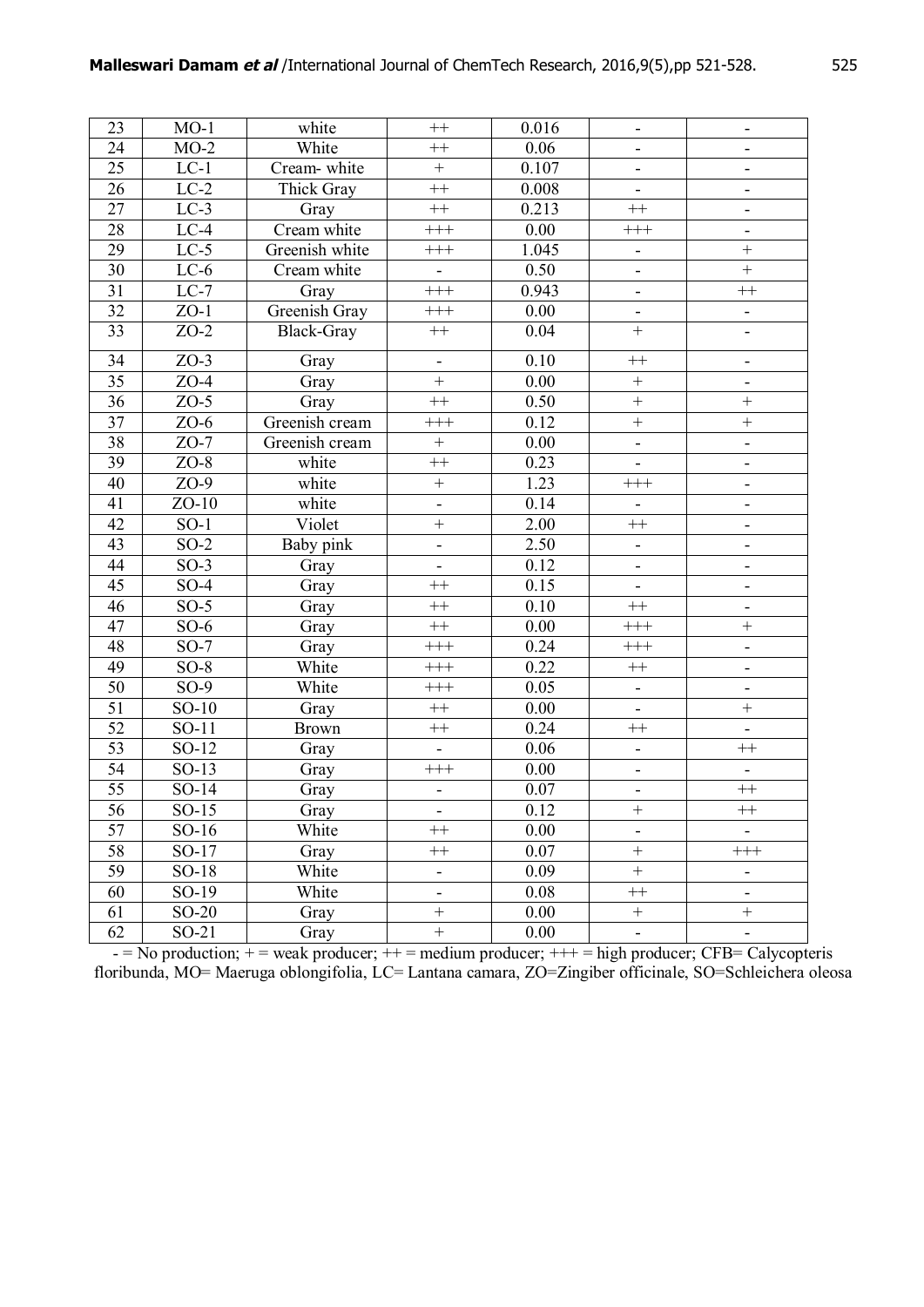

**Figure 1. Characterization of plant growth promoting actinomycetes (PGPA) from rhizosphere of medicinal plants: A =isolation of actinomycetes; B =growth of colony on YEME media, C=ammonia production, D=IAA production, E, F=HCN production: control, production of HCN by PGPA.**

There is a growing interest in the possibility of using microorganisms in the rhizosphere in favour of plant growth and productivity. Some studies on rhizosphere actinomycetes have revealed that there is positive rhizosphere effect and that they have an antagonistic effect on fungal root pathogens <sup>25</sup>. Our knowledge on the natural flora of actinomycetes in rhizosphere is however very poor (Fig.1A,B).

The results showed the actinomycetal strains produced high levels of PGP substances in different traits. Almost every isolate showed at least two PGP activities, and some strains showed high PGP activities. 21 (33.8%) strains showed high, 16 (25%) medium, 10 (16%) strains showed weak production of ammonia (Fig.1C) and only 15 (24%) strains are failed to show ammonia production. The indole acetic acid (IAA) production range from minimum 0.040  $\mu$ g/ml to 2.50  $\mu$ g/ml. Only 2 (3%) strains showed high indole acetic acid (IAA) production, 2 (3%) are medium, 41 (66%) strains showed weak production of indole acetic acid. The maximum IAA production was recorded by  $SO-2$  (2.50 $\mu$ g/ml) (Fig.1D). The maximum HCN production (Fig.1F) was recorded by 8 (12%) isolates, 9 (14%) are medium, 15 (24%) are weak producers and 30 (48%) strains are failed to produce HCN. However only 2 (3%) isolates showed high Phosphate solubilizin ability 7 (11%) are medium,  $9(14%)$  are weak producers and remaining 44 (71%) strains are failed to show clear zone around the colony. Simililar studies are carried out by Sutthinan Khamna et al.<sup>26</sup> and Rafael Leandro Figueiredo de Vasconcellos<sup>27</sup>.

These results demonstrate the biotechnological potential of these microorganisms. Thus the rhizosphere isolates from medicinal plants are able to solubilize phosphate, produce hydrolytic enzymes, phytohormones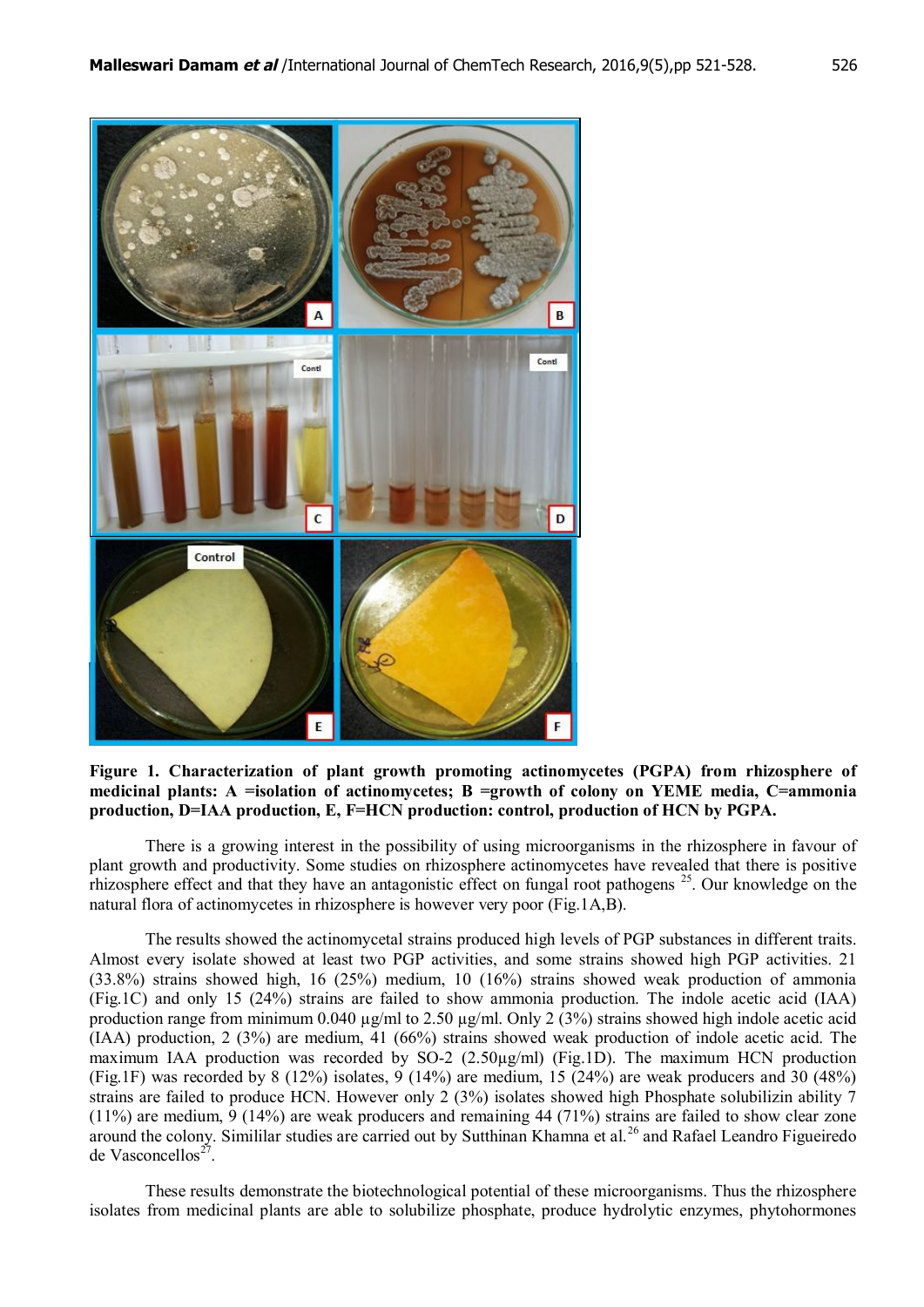and have multiple PGP activities, and plant disease suppression. Such characteristics confirm that these rhizosphere microorganisms are PGP microbes. These isolates can be further used as bioinoculum and can be exploited for the synthesis of numerous metabolites which can be used commercially. Further trials and in depth studies are required to check whether these PGP actinomycetes have any influence on the production of environment specific active principle in many other medicinal plants.

## **Conclusion**

In conclusion, our results suggest that simultaneous screening of actinomycetes for plant growth promoting activities is a good tool to select effective PGP actinomycetes for biofertilizer development. Results suggest that PGP isolates which are able to produce multiple PGP activities like IAA production, ammonia and solubilize the phosphate, may improve the growth of plants. The prospective species could be recovered from enrichment methods. The use of such PGP actinomycetes singly or in consortium can act as efficient bioinoculants which may be an approach to reduce the usage of chemical fertilizers and pesticides for sustainable cultivation of medicinal plants.

## **Acknowledgements**

Dr. Damam Malleswari is very grateful to the University Grants Commission (UGC), New Delhi for providing fellowship under Post Doctoral Fellowship for Women for the year 2012-13 with grant No. F.15- 1/2012-13/PDFWM-2012-13-OB-AND-18863 (SA-II) and The Head, Dept. of Botany, Osmania University for the physical facilities.

## **References**

- 1. Tanaka Y. and Omura S., Agroactive compounds of microbial origin, Annu. Rev. Microbiol., 1993, 47: 57-87.
- 2. Alexander M., Introduction to soil microbiology,  $2<sup>nd</sup>$  ed. Krieger Publishing Company, Malabar, 1977, 467.
- 3. Behal V., Bioactive products from *Streptomyces*. Adv. Appl. Microbiol., 2000, 47: 113-157.
- 4. Merckx R., Dijkra A., Hartog A.D. and Veen J.A.V., Production of root-derived material and associated microbial growth in soil at different nutrient levels, Biol. Fertil. Soils, 1987, 5:126-132.
- 5. Hayakawa M., Yoshida Y. and Iimura Y., Selection of bioactive soil actinomycetes belonging to the *Streptomyces violaceusniger* phenotypic cluster, J. Gen. Appl. Microbiol., 2004, 96:973-981.
- 6. Chanway C.P., Holl F.B. and Nelson L.M., Cultivar specifie growth promotion of spring wheat (*Triticum aestivum*) by co-existent Bacillus species, Can. J. Microbiol., 1988, 34: 924-929.
- 7. Glick B.R., The enhancement of plant growth by free-living bacteria. Can. J. Microbiol., 1995, 41: 109- 117.
- 8. KIoepper J.W., Host specificity in microbe microbe interactions. BioScience, 1996, 46: 406-409.
- 9. Lazarovits G. and Nowak J., Rhizobacteria for improvement of plant growth and establishment. Hort. Science, 1997, 32: 188-192.
- 10. Gardner J.M., Chandler J.L. and Feldman A.W., Growth promotion and inhibition by antibioticproducing fluorescent pseudomonads on citrus roots. Plant Soil, 1984, 77: 103-113.
- 11. O'Neill G.A., Radley R.A. and Chanaway C.P., Variable effects of emergence-promoting rhizobacteria on conifer seed growth under nursery conditions. Biol. Fertil. Soils, 1992, 13: 45.
- 12. Saadoun I, Hameed K.M. and Moussauui A., Characterization and analysis of antibiotic activity of some aquatic actinomycetes. Microbios., 1999, 99:173-9.
- 13. Rahman M.A., Islam M.Z. and Islam M.A., Antibacterial activities of actinomycete isolates collected from soils of Rajshahi, Bangladesh. Biotechnol. Res. Int., 2011, 857-925.
- 14. Pine L., Watson S.J., Evaluation of an isolation and maintenance medium for actinomyces species and related organisms. J. Lab. Clin. Med., 1959, 54:107-14.
- 15. Waksman S.A., Baltimore: The Williams and Wilkins Company; 1961. The actinomycetes, classification, identification and description of genera and species, 2, 61-292.
- 16. Dye D.W., The inadequacy of the usual determinative tests for identification of *Xanthomonas* spp. NZT Sci., 1962, 5:393-416.